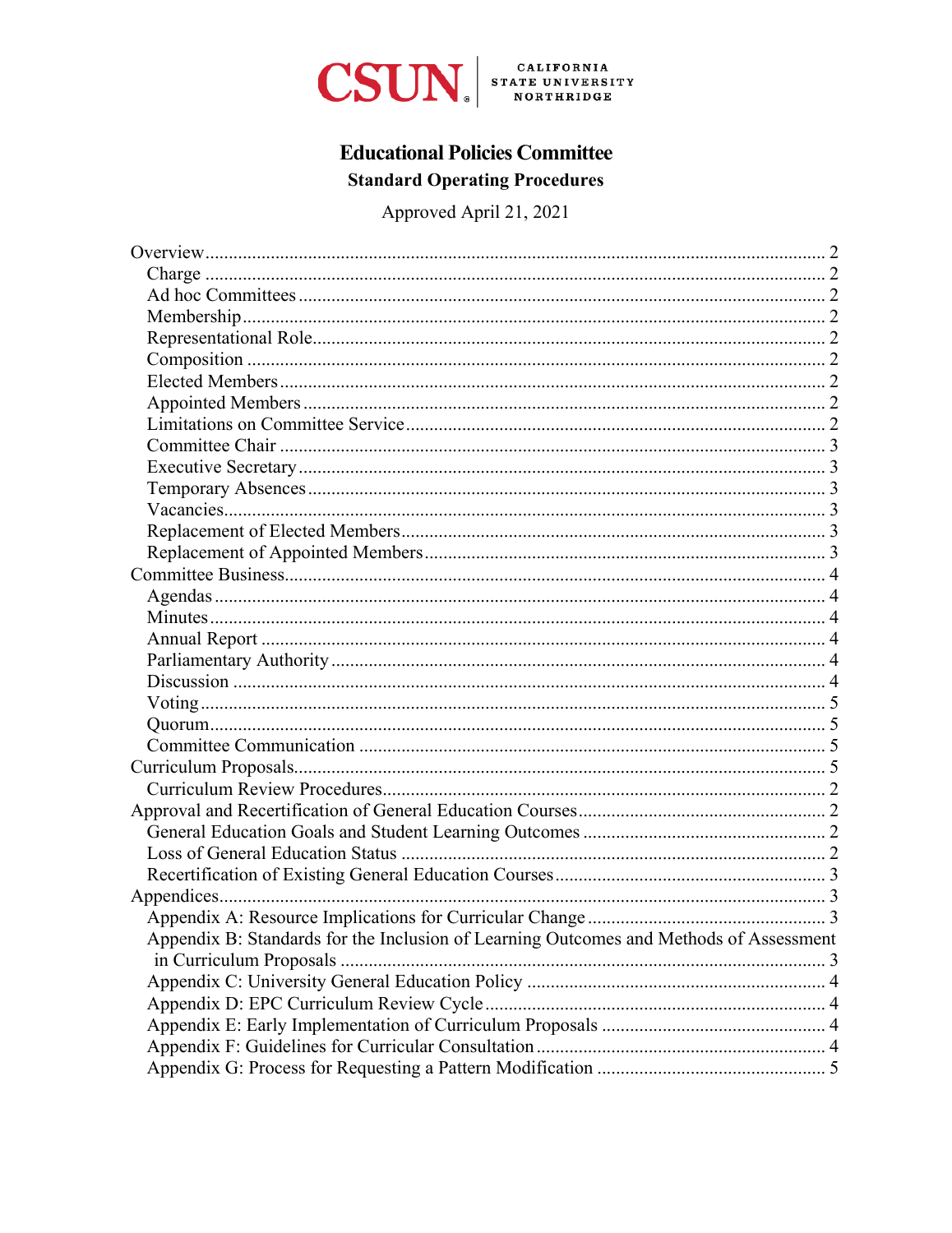### <span id="page-1-0"></span>**Overview**

The Educational Policies Committee (EPC) is a Standing Committee of the Faculty. (see [Bylaws of the Faculty](https://www.csun.edu/sites/default/files/Bylaws.pdf) - Article V, Section 6)

### <span id="page-1-1"></span>Charge

(see  $Bylaws$  of the Faculty – Article V, Section 6.3) This committee shall study policy areas and make recommendations affecting undergraduate curriculum, general education, and undergraduate academic standards.

<span id="page-1-2"></span>Ad hoc Committees

(see [Bylaws of the Faculty–](https://www.csun.edu/sites/default/files/Bylaws.pdf) Article V, Section 1.2) EPC may establish such *ad hoc* committees as it deems necessary from time to time.

### <span id="page-1-3"></span>Membership

(see [Bylaws of the Faculty](https://www.csun.edu/sites/default/files/Bylaws.pdf) – Article V, Section  $6.3$ )

This committee shall consist of eleven members: eight members elected by the Senate, two members appointed by the President of the University, and one student member appointed by the Associated Students Senate.

<span id="page-1-4"></span>Representational Role

(see [Bylaws of the Faculty](https://www.csun.edu/sites/default/files/Bylaws.pdf) - Article V, Section 2)

Each committee member represents the entire University rather than any College, discipline, or other constituency.

<span id="page-1-5"></span>Composition

(see [Bylaws of the Faculty](https://www.csun.edu/sites/default/files/Bylaws.pdf) - Article V, Section 3)

Except for student members, only members of the teaching faculty may serve on EPC. Nontenured members of the teaching faculty, including part-time and full-time Lecturers, may be elected or appointed to EPC.

<span id="page-1-6"></span>Elected Members

(see [Bylaws of the Faculty](https://www.csun.edu/sites/default/files/Bylaws.pdf) - Article V, Section 3.1)

EPC members who are elected by the Senate shall be elected from a slate nominated by the Senate Executive Committee.

EPC members elected by the Colleges, the Library, Student Affairs, and Athletics shall be elected by Faculty within each of the respective units.

<span id="page-1-7"></span>Elected committee members shall serve overlapping three-year terms.

Appointed Members

(see [Bylaws of the Faculty](https://www.csun.edu/sites/default/files/Bylaws.pdf) - Article V, Section 3.2 and Section 6.3) The President of the University shall appoint two members of the Faculty to EPC.

<span id="page-1-8"></span>Limitations on Committee Service

(see [Bylaws of the Faculty](https://www.csun.edu/sites/default/files/Bylaws.pdf) - Article V, Section 3.3)

EPC members may not serve simultaneously on another Standing Committee.

EPC shall not have more than two members from any one College, the Library, Athletics, or Student Affairs.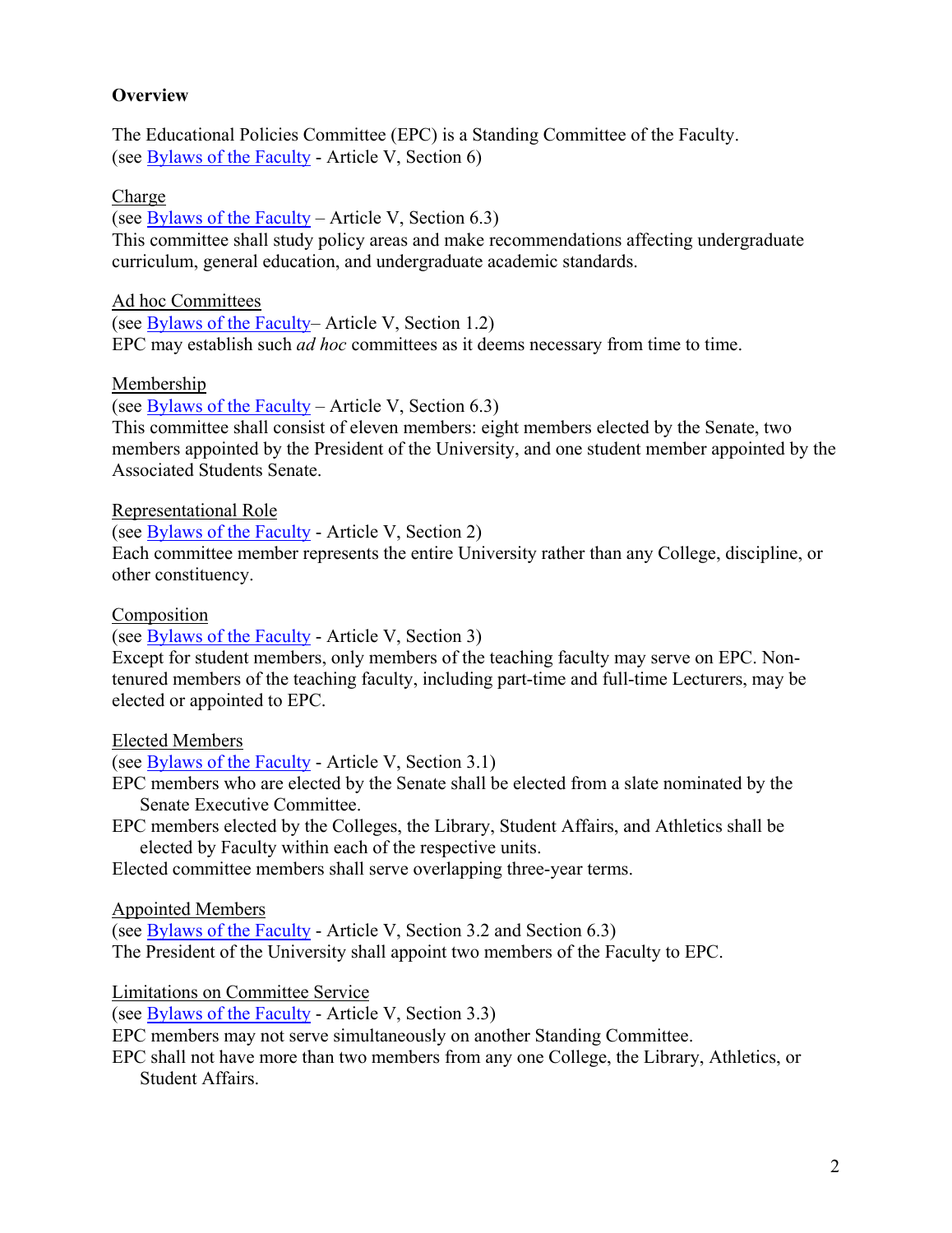### <span id="page-2-0"></span>Committee Chair

(see [Bylaws of the Faculty](https://www.csun.edu/sites/default/files/Bylaws.pdf) - Article V, Section 3.4)

The EPC Chair shall be chosen by and from the new and continuing membership of the committee at the final meeting of the academic year. The Chair shall be an elected member who has previously served at least one year on the committee. The term of service for the Chair is one year.

### <span id="page-2-1"></span>Executive Secretary

#### (see [Bylaws of the Faculty](https://www.csun.edu/sites/default/files/Bylaws.pdf) – Section 3.5)

The President of the University shall appoint an administrative officer to serve as executive secretary for EPC but not as a member of the committee. The President's appointment of the executive secretary shall be subject to the advice and consent of EPC.

### <span id="page-2-2"></span>Temporary Absences

### (see [Bylaws of the Faculty](https://www.csun.edu/sites/default/files/Bylaws.pdf) – Article V, Section 4)

An EPC member may choose to serve during a leave of absence from the University or other non-teaching faculty activity, provided the committee member is available for meetings and other committee activities. EPC may grant a leave of absence from the committee to an elected member who will be absent for no more than one semester and returning thereafter. Nonteaching semesters for committee members participating in the Faculty Early Retirement Program shall be treated in the same way as University leaves of absence.

A committee member who will be absent and is not granted leave, or who will be absent for more than one semester, must be replaced for the duration of the term, in accordance with the procedures for filling a vacancy.

#### <span id="page-2-3"></span>Vacancies

(see [Bylaws of the Faculty](https://www.csun.edu/sites/default/files/Bylaws.pdf) – Article V, Section 5)

The Executive Committee of the Senate shall determine when a vacancy has occurred in EPC. Vacancies shall be filled in the following manner:

### <span id="page-2-4"></span>Replacement of Elected Members

(see [Bylaws of the Faculty](https://www.csun.edu/sites/default/files/Bylaws.pdf) – Article V, Section 5.1)

Replacements for members elected by a College or other administrative unit shall be appointed by the unit. Replacements for members elected by the Senate shall be appointed by the Executive Committee of the Senate.

### <span id="page-2-5"></span>Replacement of Appointed Members

(see [Bylaws of the Faculty](https://www.csun.edu/sites/default/files/Bylaws.pdf) – Article V, Section 5.2)

Replacements for members appointed by the President of the University shall be appointed by the President of the University. Replacements for members from the student body shall be appointed by the Associated Students Senate. Replacements for the executive secretary shall be appointed by the President of the University.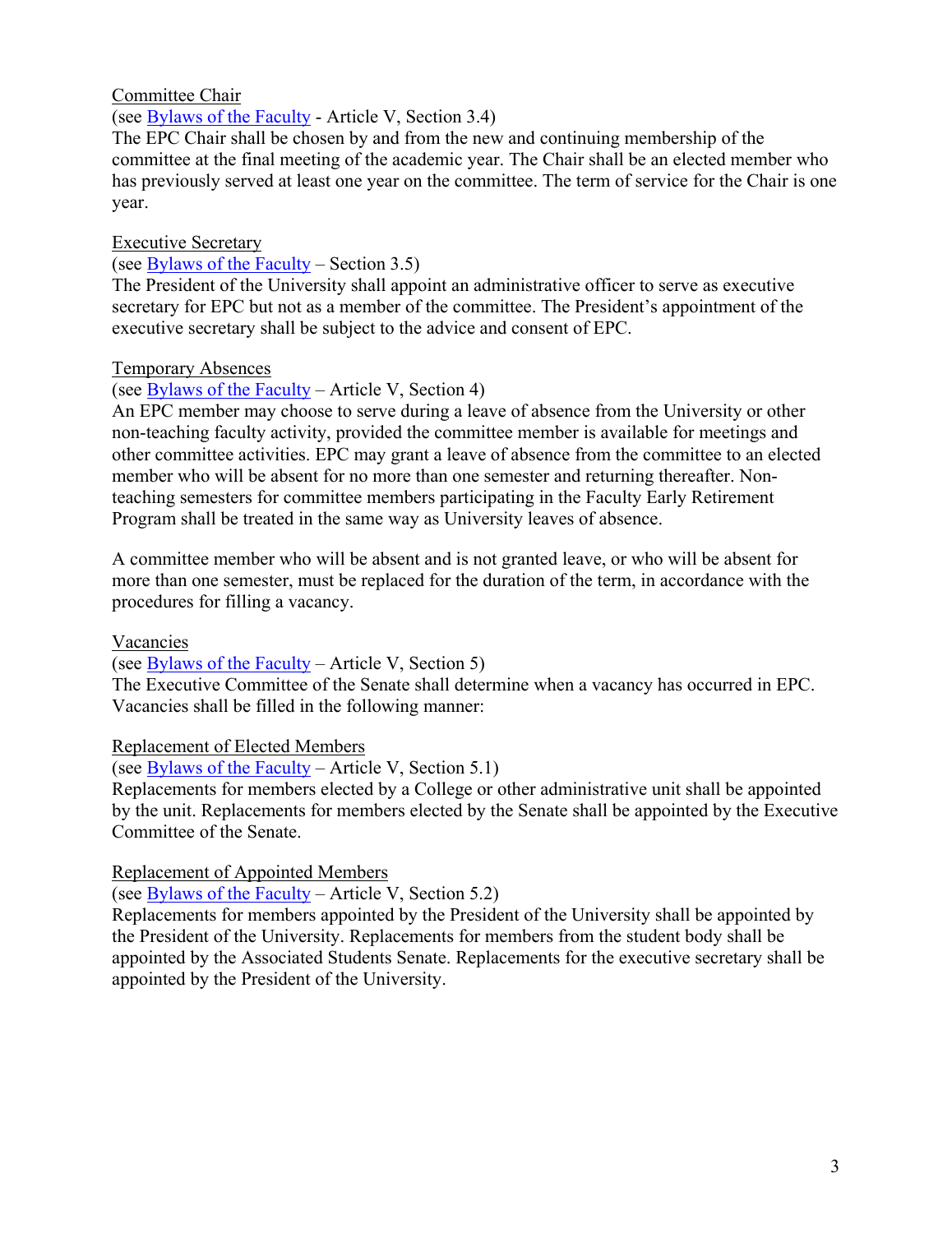### <span id="page-3-0"></span>**Committee Business**

All meetings are open. (see [Bylaws of the Faculty](https://www.csun.edu/sites/default/files/Bylaws.pdf) – Article V, Section 8)

#### <span id="page-3-1"></span>Agendas

(see [Bylaws of the Faculty](https://www.csun.edu/sites/default/files/Bylaws.pdf) – Article V, Section 8.2)

The EPC chair, in consultation with the executive secretary, shall prepare an agenda prior to each meeting. Any items submitted by a committee member in sufficient time to be included shall be placed on the agenda. Materials not previously submitted to the Office of Undergraduate Studies or not following the [Curriculum Review Checklist](https://www.csun.edu/sites/default/files/epc_checklist.pdf) may not be distributed or used for action at the meeting. The executive secretary shall distribute the agenda one week before the meeting to all members of the committee and post it on the EPC website at: [Agendas and Minutes.](https://www.csun.edu/educational-policies-committee/agendas-minutes) Agendas are distributed widely to the campus community by email and are also available to EPC members and ADs in a [shared Box folder.](https://mycsun.app.box.com/folder/84566194443) The agendas for the current academic year and past three academic years are available on the EPC website at: [Agendas and Minutes.](https://www.csun.edu/educational-policies-committee/agendas-minutes) All agendas are archived in the [institutional repository.](http://scholarworks.csun.edu/handle/10211.3/130214)

#### <span id="page-3-2"></span>Minutes

### (see [Bylaws of the Faculty](https://www.csun.edu/sites/default/files/Bylaws.pdf) – Article V, Section 8.3)

In consultation with the committee chair, the executive secretary shall prepare approval copies of the minutes of each committee meeting and promptly distribute them to the committee. Minutes of each meeting will be considered for approval at the next regularly scheduled committee meeting. Draft minutes are available to EPC members and ADs in a [shared Box folder.](https://mycsun.app.box.com/folder/84565547486) The approved minutes for the current academic year and past three academic years are available on the EPC website at: [Agendas and Minutes.](https://www.csun.edu/educational-policies-committee/agendas-minutes) All minutes are archived in the [institutional](http://scholarworks.csun.edu/handle/10211.3/130214)  [repository.](http://scholarworks.csun.edu/handle/10211.3/130214)

#### <span id="page-3-3"></span>Annual Report

#### (see [Bylaws of the Faculty](https://www.csun.edu/sites/default/files/Bylaws.pdf) – Article V, Section 10)

EPC shall prepare by May 31 of each academic year a summary report of its activities during the year and its recommendations for future study. The annual report shall be submitted to the office of the Faculty President and shall be available on the EPC website at: [Annual Reports.](https://www.csun.edu/educational-policies-committee/annual-reports) Annual reports for the past three academic years are available on the EPC website at: [Annual Reports.](https://www.csun.edu/educational-policies-committee/annual-reports) All annual reports are archived in the [institutional repository.](http://scholarworks.csun.edu/handle/10211.3/130214)

#### <span id="page-3-4"></span>Parliamentary Authority

(see [Bylaws of the Faculty](https://www.csun.edu/sites/default/files/Bylaws.pdf) – Article VI, Section 1)

The rules contained in the current edition of [Robert's Rules of Order, Newly Revised,](https://www.csun.edu/faculty-senate/roberts-rules-order) shall govern in all cases to which they are applicable and in which they are not inconsistent with the [Bylaws of the Faculty](https://www.csun.edu/sites/default/files/Bylaws.pdf) and any special rules of order the Faculty may adopt.

#### <span id="page-3-5"></span>Discussion

<span id="page-3-6"></span>Committee members will be recognized first in all matters involving discussion. However, committee members may pass their turn to any guest. Whenever possible, the committee will hear interested parties.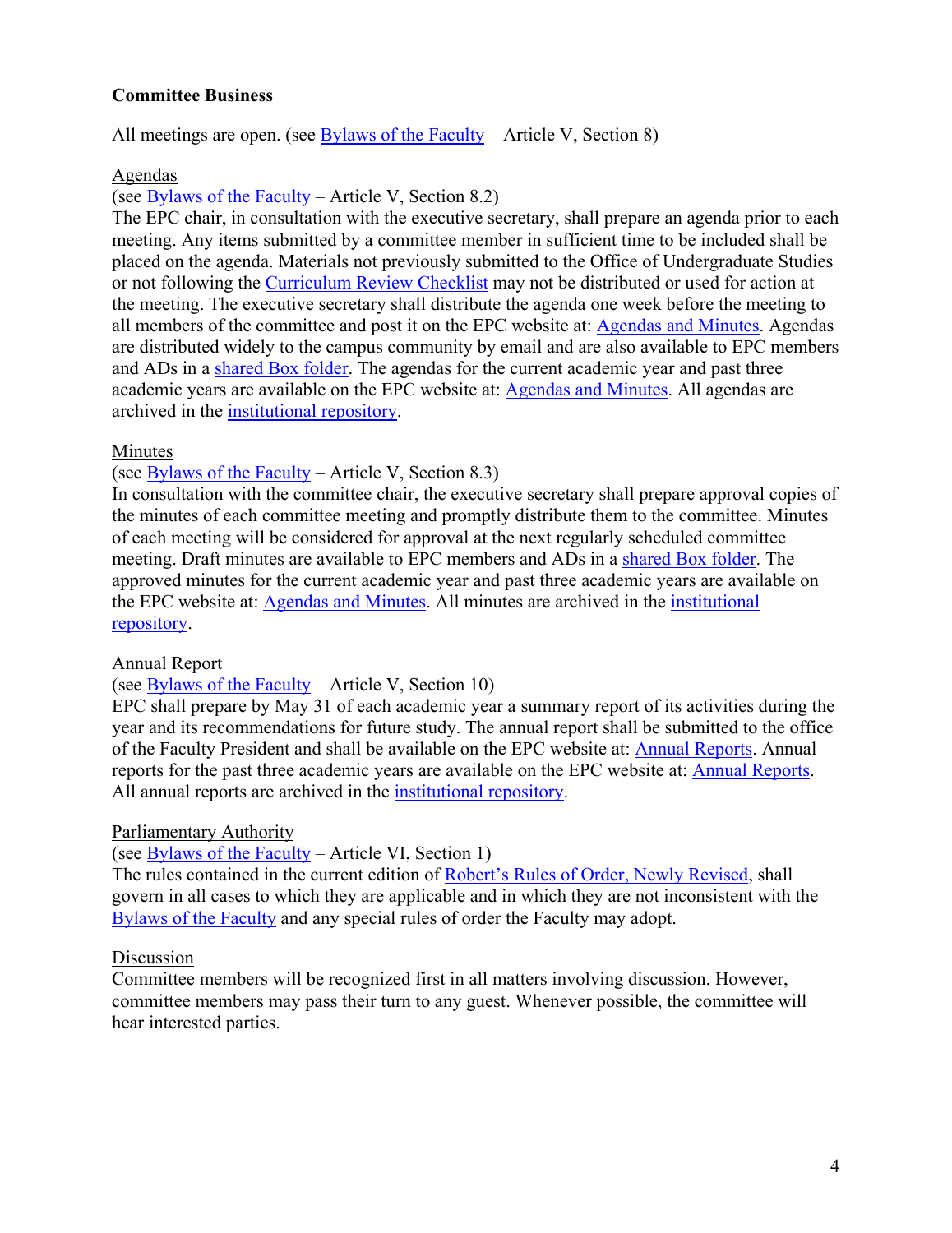### Voting

(see [Bylaws of the Faculty](https://www.csun.edu/sites/default/files/Bylaws.pdf) – Article V, Section 8.1)

All members of the committee are voting members. The executive secretary is not a committee member. Committee decisions may be made by voice vote, except that on the request of any member present a countable vote or a roll-call vote shall be taken.

### <span id="page-4-0"></span>Quorum

A quorum is  $50\% + 1$  of the voting membership of the committee (6 of the 11 voting members).

### <span id="page-4-1"></span>Committee Communication

- 1. EPC members with concerns pertaining to proposals should normally route their comments back through the EPC Chair and the Associate Dean of the appropriate College.
- 2. When corrections or changes are made to proposals, the relevant Associate Dean should make revisions in OnBase and should notify the Executive Secretary by email.
- 3. EPC email communication:
	- a) To send an email only to EPC Members, use **epcmembers\_only-l@csun.edu**  (Note: the "l" is a lower case "L")
	- b) To send an email to the much larger Campus Distribution EPC List, use **csun.epc-l**@csun.edu (Note: the "l" is a lower case "L")

The second listserv reaches a much wider audience than the epcmembers only address, and includes the following other campus listservs:

aa.dirfin-l@csun.edu ad.assistants-l@csun.edu associate.deans-l@csun.edu deans-l@csun.edu

deans.assistants-l@csun.edu dept.chairs-l@csun.edu prov.council-l@csun.edu senate-l@csun.edu

### <span id="page-4-2"></span>**Curriculum Proposals**

All undergraduate curriculum proposals should be forwarded to the Educational Policies Committee. All graduate curriculum proposals should be forwarded to the Graduate Studies Committee.

EPC routinely reviews:

- 1. Curriculum proposals for new programs, new courses, permanent changes in programs and courses
- 2. Experimental Course proposals
- 3. General Education courses

Most curriculum proposals from a college asking for curriculum changes will be reviewed at an EPC meeting previously designated for curriculum from that college. This review will include the college's new programs, new courses, program modifications, course modifications and general education curriculum.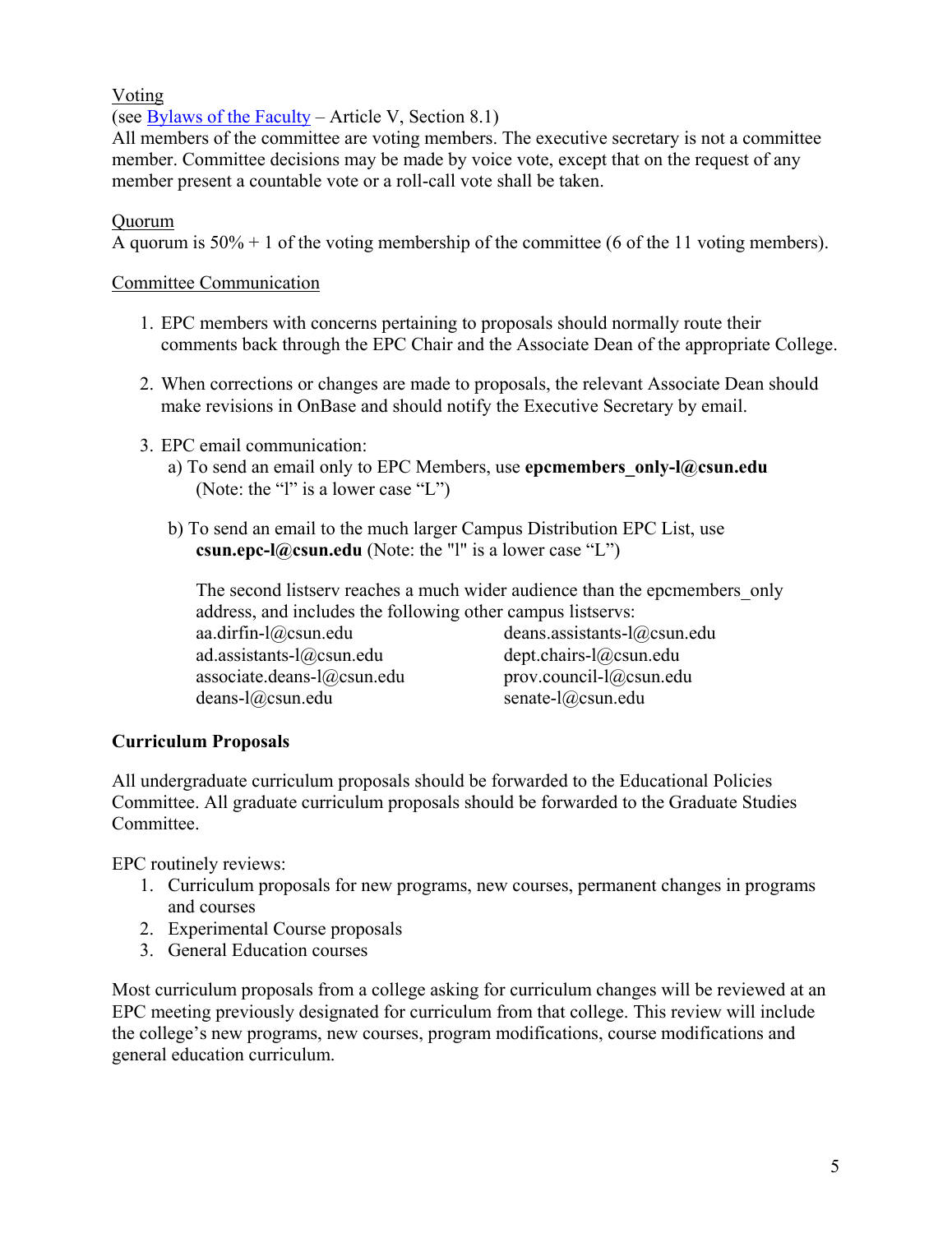Experimental courses and requests for early implementation from a college will be reviewed separately at a meeting near the beginning of each semester.

Some curriculum proposals will be moved onto a "consent calendar" on the agenda. The purpose of the consent calendar will be to expedite items deemed to be minor and non-controversial. The Chair of EPC will move items onto the consent calendar in consultation with the Executive Secretary of the Committee. All of these items will remain available for review by all EPC members and any EPC member may remove an item from the consent calendar at any time prior to or during the meeting at which the item is to be considered. Items on the consent calendar will be acted upon as a single item.

# <span id="page-5-0"></span>Curriculum Review Procedures

All curriculum proposals should receive close scrutiny at the Department and College levels to ensure that they are academically sound and comply with the guidelines in this document and on the relevant curriculum form. Curriculum proposals should not be forwarded to EPC until approved by the appropriate College-level Committee(s) and forwarded by the Associate Dean of the College. Curriculum proposals that are incomplete or that are deemed not to be ready for consideration by the Chair of EPC in consultation with the Executive Secretary will not be placed on the agenda.

Proposals should be reviewed for completeness at each level of the review process to ensure that necessary information required on the relevant form is provided.

All reviewers should consider the following points of inquiry:

- 1. Does the proposal create substantial overlap with an already existing course(s) or program(s)?
- 2. Does the proposal unnecessarily proliferate courses?
- 3. What is the likely impact of the proposal with regard to campus resources? (See the fuller list of questions in [Appendix A.](#page-6-2))
- 4. How does the proposal connect to Learning Outcomes and the academic assessment policy? (See the fuller discussion provided in [Appendix B.](#page-6-3))
- 5. Has appropriate consultation with other programs been completed? If concurrence has not been reached, further discussion should take place. However, EPC does not require concurrence of all parties to bring the proposal forward to EPC. (See [Appendix F.](#page-7-3))

# <span id="page-5-1"></span>**Approval and Recertification of General Education Courses**

### <span id="page-5-2"></span>General Education Goals and Student Learning Outcomes

All courses that are offered for GE credit are approved for a specific GE Section. The content of GE courses must correspond to the required number of goals and student learning outcomes for the particular GE section(s) or designation(s) in which they are proposed. In addition, if the course is proposed as an Upper-Division GE course, it must meet all of the Writing Intensive SLOs. The GE SLOs are available at: [General Education Student Learning Outcomes.](https://catalog.csun.edu/general-education/student-learning-outcomes/)

# <span id="page-5-3"></span>Loss of General Education Status

Courses approved for GE that have not been offered within a five-year period shall have GE status removed.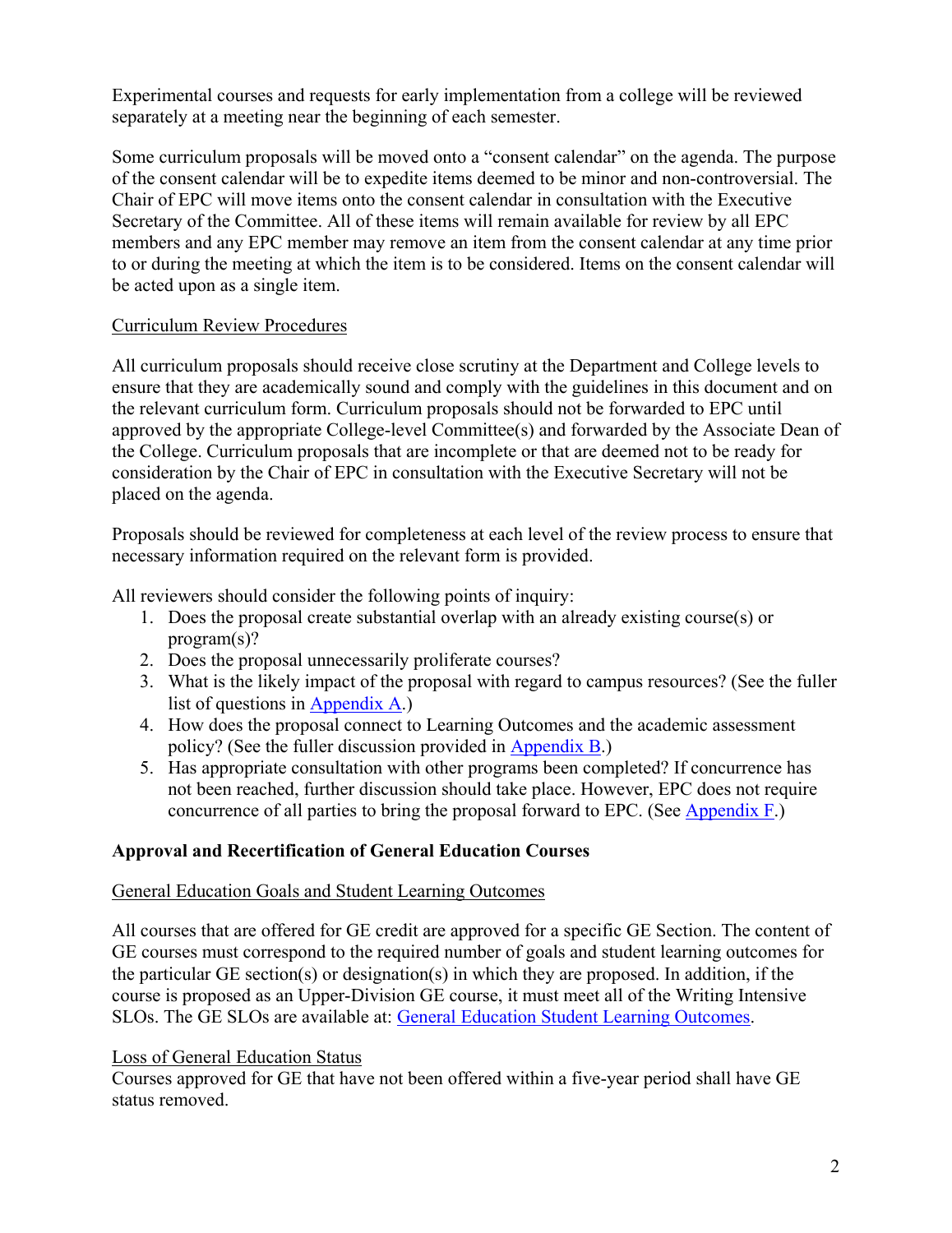### <span id="page-6-0"></span>Recertification of Existing General Education Courses

Certified GE courses will be periodically reviewed for Recertification. Normally, all of the courses in a GE section will be reviewed during the same academic year. Existing General Education Courses are considered certified until assessed and reviewed for recertification at the time scheduled for that General Education section's periodic review. Once the guidelines and criteria are approved, EPC will create a review calendar. Departments/Programs must provide evidence that their courses meet EPC-approved objectives for General Education. Failure to do so will result in de-certification of General Education courses.

# <span id="page-6-1"></span>**Appendices**

### <span id="page-6-2"></span>Appendix A: [Resource Implications for Curricular Change](https://www.csun.edu/sites/default/files/resource_implications.pdf)

Proposals should thoroughly address the relevant resource implications with careful thought specific to the proposal. For example, while a department may have adequate faculty to teach a new course, that faculty member is typically already fully engaged, which would then result in providing additional WTU to adjunct faculty. Does the department have adequate WTU to accommodate the new course? Available on the EPC website at: [Resources and Documents.](https://www.csun.edu/educational-policies-committee/epc-resources-and-documents)

<span id="page-6-3"></span>Appendix B: Standards for the Inclusion of Learning Outcomes and Methods of Assessment in Curriculum Proposals

CSUN has a campus assessment policy that requires program assessment at the department and program level to support curricular revision and program review. (See [CSU General Education](https://calstate.policystat.com/policy/6741976/latest/)  [Breadth Requirements](https://calstate.policystat.com/policy/6741976/latest/) from the Chancellor's Office as well as CSUN's [Student Outcomes](https://catalog.csun.edu/policies/student-outcomes-assessment-policy/)  [Assessment Policy.](https://catalog.csun.edu/policies/student-outcomes-assessment-policy/)) Since the establishment of that assessment policy, EPC has included questions regarding course and program student learning outcomes and assessment methods on all curriculum forms used to propose curriculum revisions. Curriculum proposals should outline both how assessment activities have contributed to the proposal and how the curriculum proposal will fit into the program and/or GE assessment program. This information may be provided in narrative form, but the narrative must contain all of the information that would be presented in the course alignment matrix and course objectives chart available on the EPC website at: [Resources and Documents.](https://www.csun.edu/educational-policies-committee/epc-resources-and-documents) EPC will expect to review the relevant SLOs and assessment information as part of new course proposals and as part of significant course and/or program modifications.

The following curriculum proposals do not have to be accompanied by student learning objectives as long as:

- 1. The program has **published** program objectives in the catalog and provided an assessment plan and
- 2. The change does not affect the student learning objectives or the assessment plan.

If course or program content is changing or has changed since the most recent proposal then all portions of the proposal form must be submitted.

If course content is changing or has changed since the most recent proposal then a sample syllabus and selected bibliography must be submitted. (See the [Syllabus Policy.](https://catalog.csun.edu/policies/syllabus-policy/))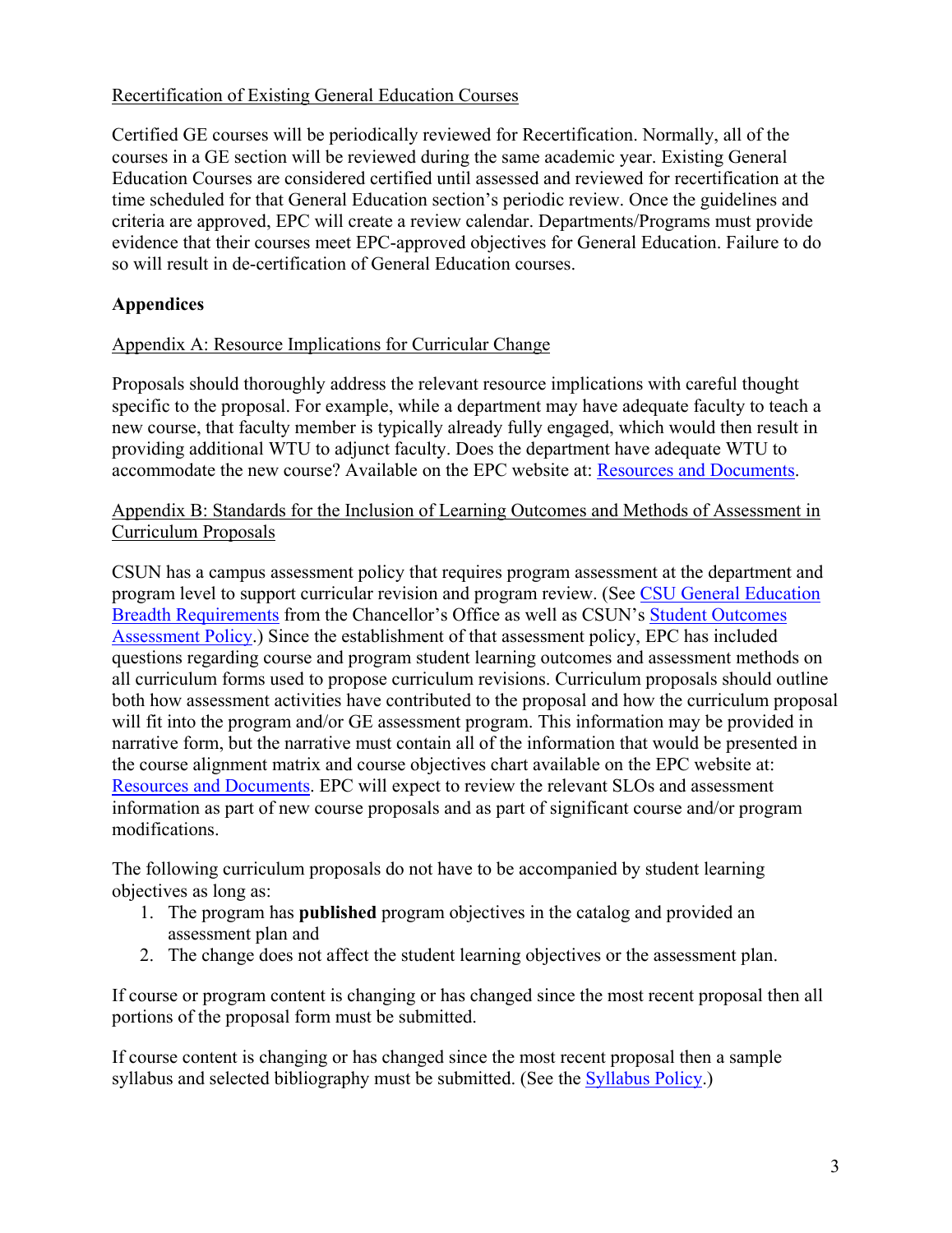A selected bibliography should be informational to help define the scope of the course and provide future reviewers and instructors an understanding of the content breadth and scope in the discipline to be covered by this course.

NOTE: For pattern modifications, please refer to Appendix G: [Process for Requesting a Pattern](#page-8-0)  [Modification](#page-8-0) regarding the inclusion of syllabi.

### <span id="page-7-0"></span>Appendix C: University General Education Policy

The vision of General Education (GE) is to ensure that all CSUN students have a broad background in disciplines at the University level in order to appreciate the breadth of human knowledge and the responsibilities of concerned and engaged citizens of the world. Students must become lifelong learners and leave the University with a set of skills that includes the ability to read critically, to write and communicate orally with clarity and persuasiveness, to evaluate and draw appropriate inferences from limited information, and to access the wealth of technical, scientific and cultural information that is increasingly available in the global community. Students must gain an understanding of the major contributions made by individuals from diverse backgrounds in the sciences, business and economics, the arts, literatures, politics and technologies. It is through the GE Program that CSUN ensures that all students gain a sincere appreciation of how the diverse cultures housed in the United States, and specifically Southern California, lead to creative thinking and expression during a time in human history when cultural diversity provides different perspectives and insights from which to view human endeavors. (See the [University General Education Policy\)](https://catalog.csun.edu/general-education/student-learning-outcomes/)

# <span id="page-7-1"></span>Appendix D: EPC Curriculum Review Cycle

Curriculum will be reviewed twice each academic year. The EPC Curriculum Review Cycle is based upon a one-year implementation cycle. Curriculum approved in the fall semester will normally be implemented no earlier than the following fall semester. Curriculum approved in the spring semester will normally be implemented no earlier than the following spring semester. Program modifications (e.g., new/revised options in the major, new/revised minors) are implemented only in the fall semester. The calendar of deadlines for curriculum review will be posted on the EPC website at: [Meeting Dates.](https://www.csun.edu/educational-policies-committee/meeting-dates)

### <span id="page-7-2"></span>Appendix E: Early Implementation of Curriculum Proposals

Early implementation of curriculum proposals is possible but will only be granted in one of the following circumstances:

- Programmatic/curricular need (e.g., accreditation requires early implementation or students' time-to-degree is negatively impacted without early implementation)
- Significant resource implications (e.g., a course is too expensive to run without a change in the S or C-factor or needing courses for a new faculty member to teach)

# <span id="page-7-3"></span>Appendix F: [Guidelines for Curricular Consultation](https://www.csun.edu/sites/default/files/epc_guidelines_for_curricular_consultation.pdf)

The general purposes of consultation are to ensure that other departments and colleges around campus are aware of new and changed curriculum, to identify areas of overlap, to identify implications of curricular changes for other departments and colleges, and to simply make other